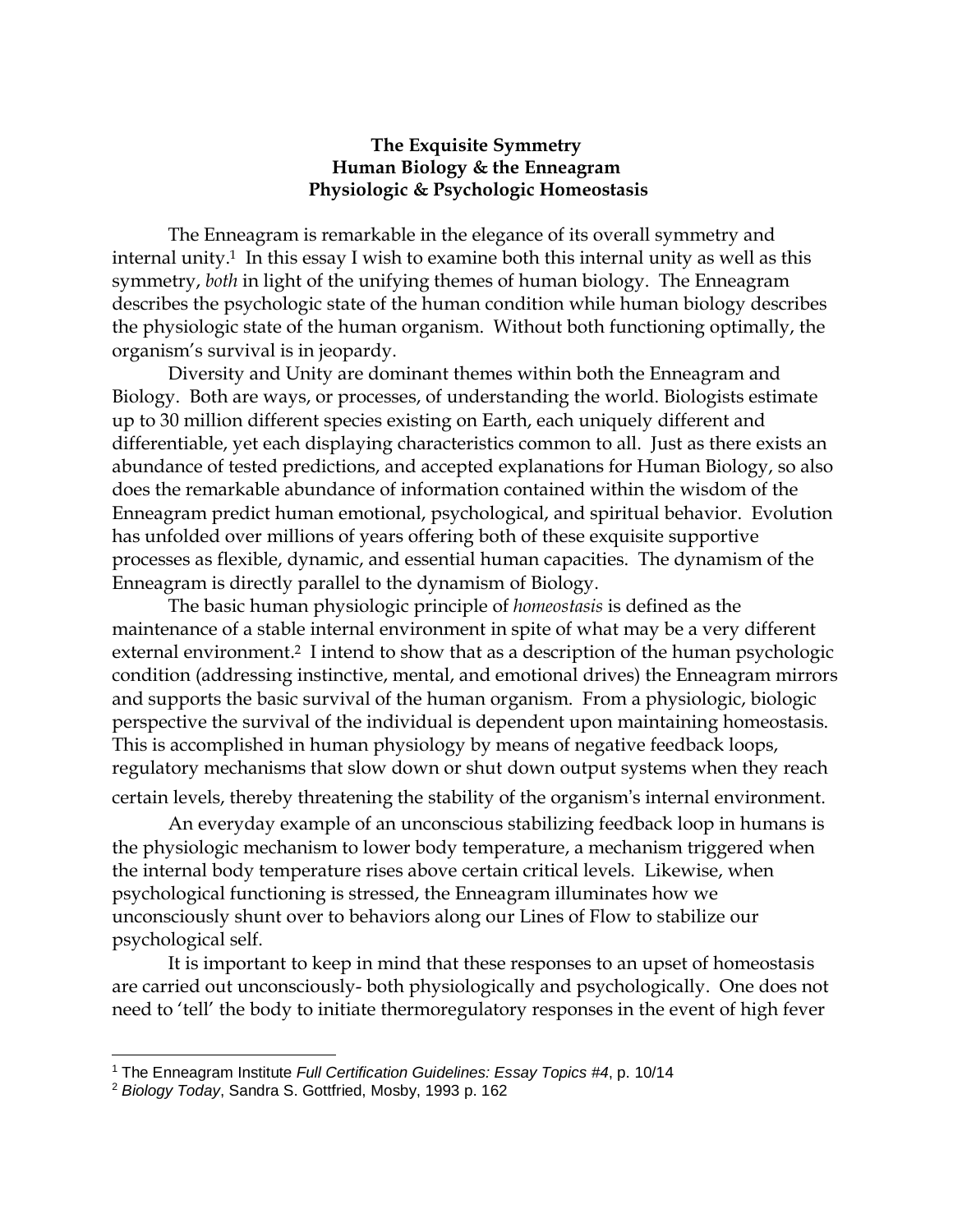just as an individual dominant in Type Two does not 'tell' herself to 'go to Eight' in order to avoid decompensating *down the levels* and risk behaving progressively more unhealthily .

When thermoregulatory mechanisms are triggered, the internal body temperature falls, thus protecting cells from thermal damage. The existing state which initiated the fever to begin with may well still persist, for instance an infection, but this lowering of dangerously high temperature assists the body in preserving key physiologic functioning in order to better cope with the threat.

The Enneagram Lines of Flow do exactly the same thing, even if this effect cannot be easily quantified in a test tube or via a thermometer measurement. A clear example is that of a Type Nine individual who is deteriorating down to the stubborn and stonewalling behaviors of the lower 'Average Levels' behaviors. If, with the ongoing stress to the system, the Type Nine man did not shunt over to the average behaviors of the Type Six along the Inner Triangle of Flow, he might cross the shock point, 'build a moat to keep others out,' <sup>3</sup> and deteriorate down into the Unhealthy Levels where he would stand in violation to himself as well as others. This behavior could look suspicious, authoritarian, and short-tempered<sup>4</sup> which in itself isn't particularly attractive, but he avoids falling into ineffectual, neglectful, and willfully blind behaviors.5 Here in the Type Six, still Average Level, he retains the capacity for insight into his behavior and the opportunity to right himself, gain a foothold, and move back up to healthier behaviors.

If you have ever experienced the *lysis of fever* consisting of shaking chills and profuse sweating, you would physically be experiencing the internal unconscious shunting to thermoregualtory mechanisms to right your physiology, i.e. maintain homeostasis. While it isn't pleasant to experience or to witness, it serves the purpose of preventing an individual from slipping into fever induced seizures (convulsions) or even coma. It also prevents permanent cell death in the brain as well as other organs. We, both psychologically and physiologically, *shunt* to preserve our core dynamics and from there we have the chance of recovery.

There is a beautiful symmetry here: a symmetry within the biologic and the psychologic processes themselves- temperature righting itself, behavior stabilizing itself- as well as a stunning symmetry paralleling these two essential functions of the human being. One could give examples of any and all organ systems within the human body, from the concentration of urine when we thirst, to the concentration of outward production of energy when we, as a Type Six, move into action oriented Type Three behaviors in order to prevent our paralysis and fall into panic. The elegance is breathtaking in all its symmetrical detail, its underlying support of the survival and growth of the human potential.

 $\overline{a}$ 

<sup>3</sup> Part I training, The Enneagram Institute, Type Nine lecture, August, 2012

<sup>4</sup> The Enneagram Institute: Core Dynamics, 2009, Type Six, p. 23

<sup>5</sup> Ibid., Type Nine, p.6 word count 936